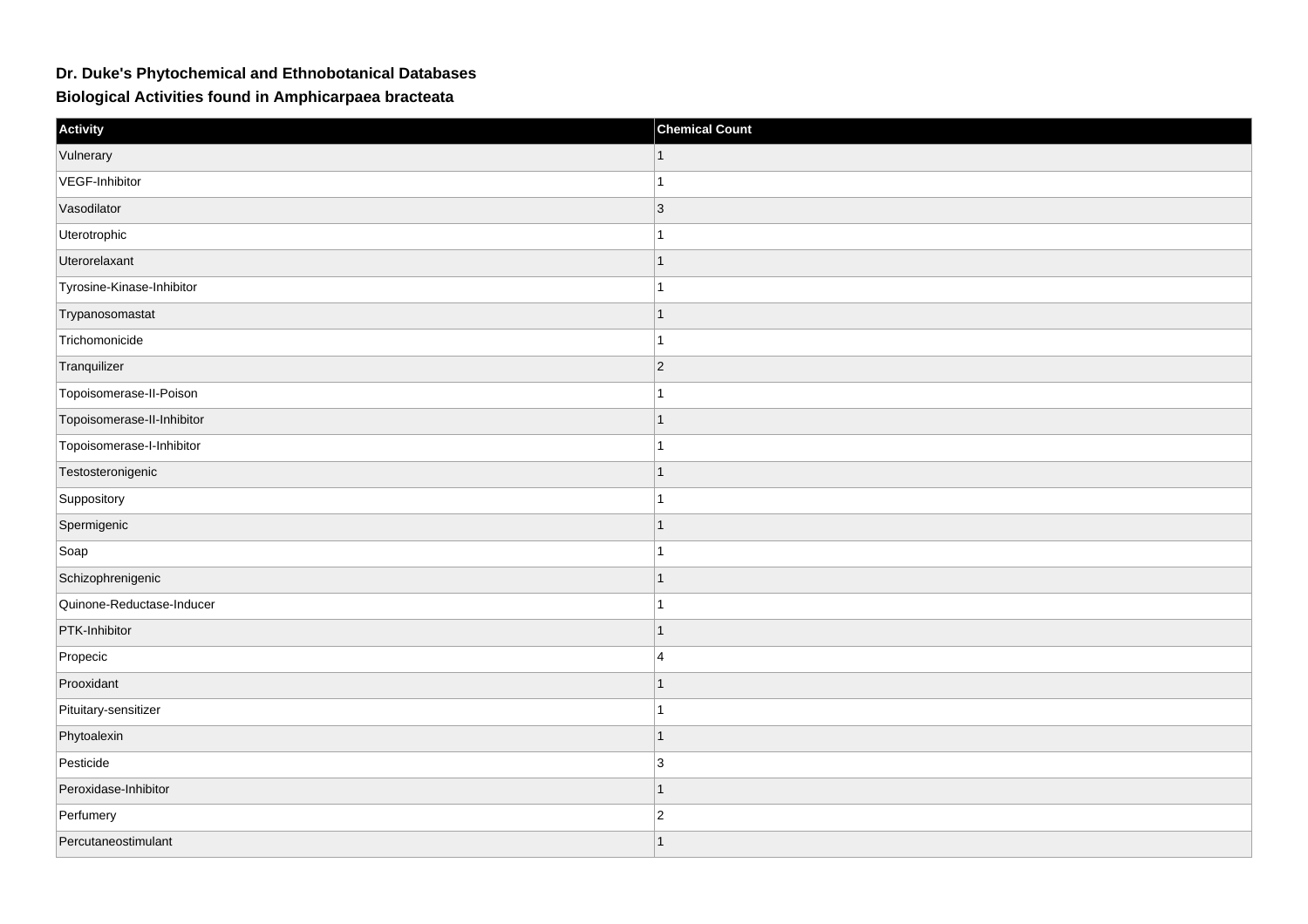| Activity                                 | <b>Chemical Count</b> |
|------------------------------------------|-----------------------|
| Osteogenic                               | $\mathbf{1}$          |
| Ornithine-Decarboxylase-Inhibitor        | $\mathbf{1}$          |
| NF-kB-Inhibitor                          | 1                     |
| Neurotransmitter                         | $\mathbf 1$           |
| Nematicide                               | $\overline{c}$        |
| Natriuretic                              |                       |
| NADH-Ubiquinone-Oxidoreductase-Inhibitor | 1                     |
| Myorelaxant                              |                       |
| Mucogenic                                |                       |
| Metastatic                               | $\mathbf 1$           |
| MDR-Inhibitor                            | $\mathbf{1}$          |
| MAO-Inhibitor                            | $\mathbf 1$           |
| Lubricant                                | $\overline{2}$        |
| Litholytic                               |                       |
| Lipase-Inhibitor                         |                       |
| Leptingenic                              | $\mathbf 1$           |
| Laxative                                 | $\overline{2}$        |
| Irritant                                 |                       |
| Insulinogenic                            | $\overline{2}$        |
| Insectifuge                              | $\overline{2}$        |
| Immunosuppressant                        |                       |
| Immunostimulant                          | 3                     |
| Immunomodulator                          | $\overline{4}$        |
| Hypotensive                              | $\overline{4}$        |
| Hypoglycemic                             |                       |
| Hypocholesterolemic                      | $\overline{7}$        |
| Hypercholesterolemic                     | $\mathbf{1}$          |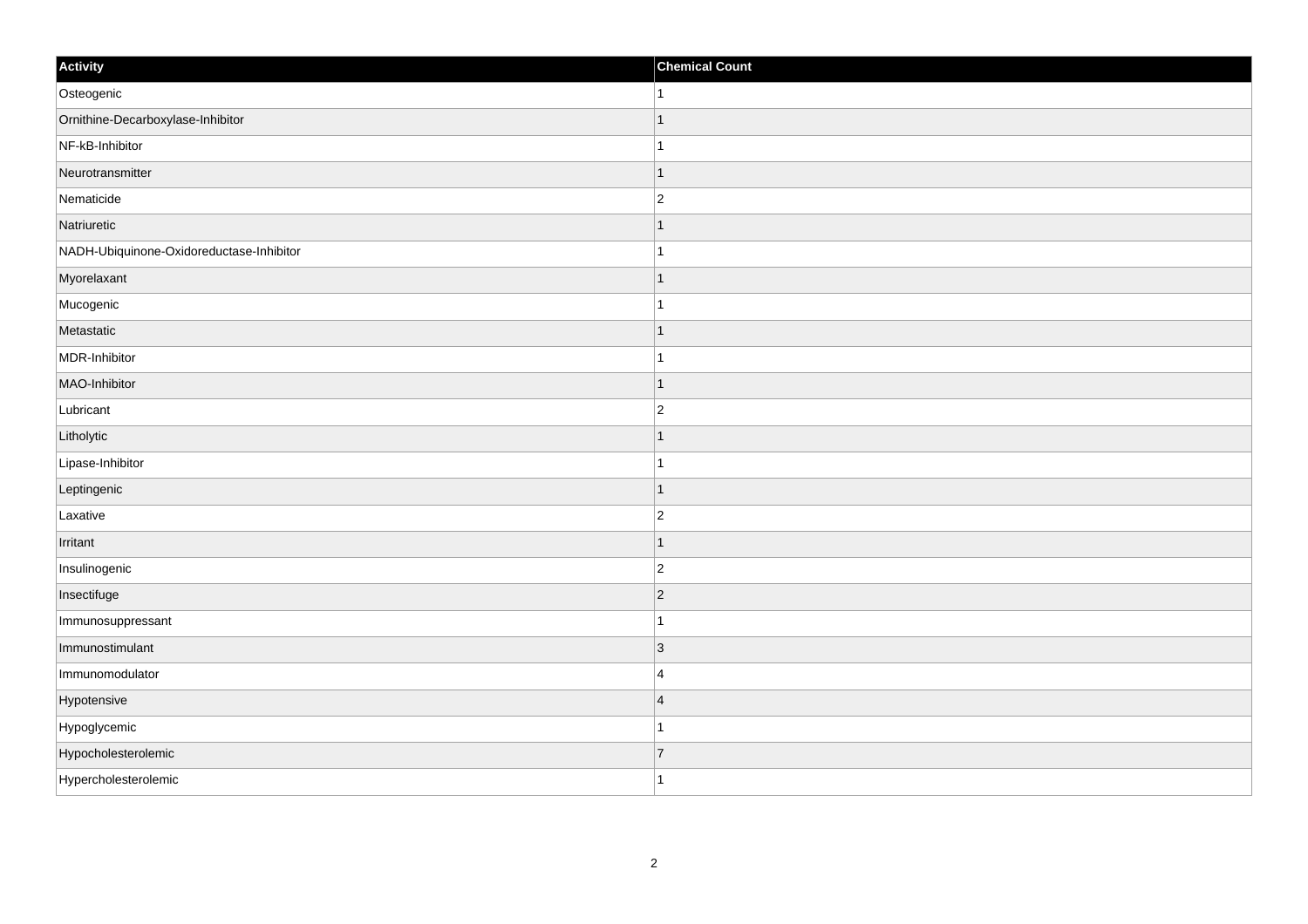| Activity                               | <b>Chemical Count</b> |
|----------------------------------------|-----------------------|
| Histidine-Kinase-Inhibitor             | 1                     |
| Hepatoprotective                       | $\overline{1}$        |
| Hemolytic                              | $\overline{1}$        |
| Fungistat                              | $\mathbf{1}$          |
| Fungicide                              | $\overline{1}$        |
| FLavor                                 | $\vert 3 \vert$       |
| Flatulent                              | $\mathbf{1}$          |
| Estrogenic                             | $\mathbf{1}$          |
| Estrogen-Agonist                       | $\overline{1}$        |
| Ergogenic                              | $\mathbf{1}$          |
| DOPA-Decarboxylase-Inhibitor           | $\overline{1}$        |
| Diuretic                               | 3                     |
| Detoxicant (Alcohol)                   | $\mathbf{1}$          |
| Dermatitigenic                         | $\mathbf{1}$          |
| Deodorant                              | $\overline{1}$        |
| Cytotoxic                              | $\mathbf{1}$          |
| Cosmetic                               | $\overline{1}$        |
| Copper-Antagonist                      | $\overline{1}$        |
| Contraceptive                          | $\mathbf{1}$          |
| Comedolytic                            | $\mathbf{1}$          |
| Collagenic                             | $\overline{1}$        |
| CNS-Depressant                         | $\mathbf{1}$          |
| Choleretic                             | $\mathbf{1}$          |
| Catechol-O-Methyltransferase-Inhibitor | $\mathbf{1}$          |
| Cardiotoxic                            | $\overline{1}$        |
| Cardioprotective                       | $\overline{4}$        |
| Carcinogenic                           | $\overline{1}$        |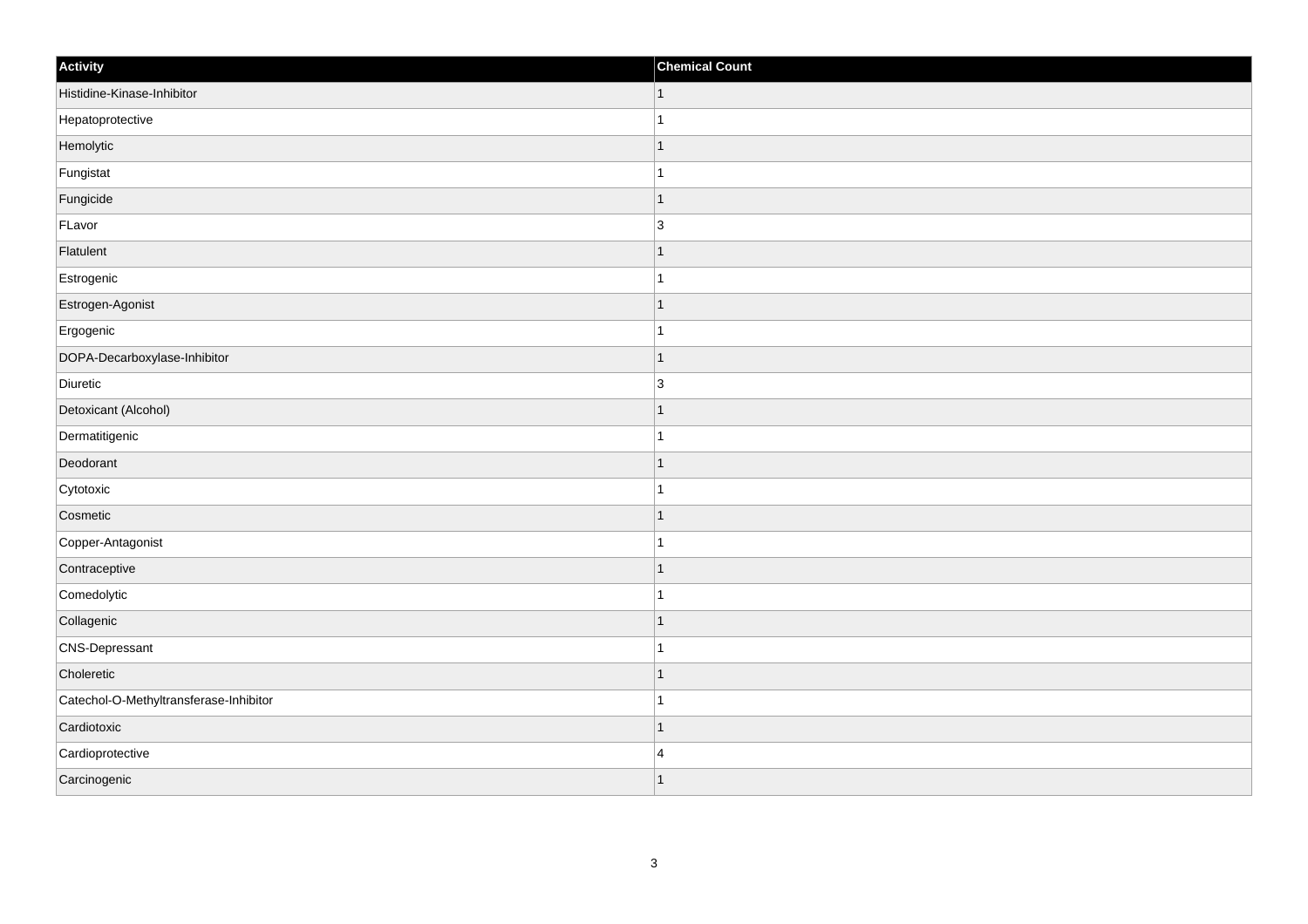| Activity                | <b>Chemical Count</b> |
|-------------------------|-----------------------|
| Cancer-Preventive       | $ 3\rangle$           |
| Calcium-Channel-Blocker | $\mathbf{1}$          |
| Calcium-Antagonist      | $\vert$ 2             |
| Beta-Blocker            | $\vert$ 1             |
| Astringent              | $\vert$ 1             |
| Aromatase-Inhibitor     | $\mathbf{1}$          |
| Apoptotic               | $\mathbf{1}$          |
| Anxiolytic              | $\vert 4$             |
| Antiviral?              | $\mathbf{1}$          |
| Antiviral               | $\vert$ 1             |
| Antiulcer?              | $\vert$ 1             |
| Antiulcer               | $\mathbf{1}$          |
| Antitumor (Stomach)     | $\mathbf{1}$          |
| Antitumor (Prostate)    | $\mathbf{1}$          |
| Antitumor (Ovary)       | $\mathbf{1}$          |
| Antitumor (GI)          | $\vert$ 1             |
| Antitumor (Breast)      | $\mathbf{1}$          |
| Antitriglyceride        | $\vert$ 1             |
| Antitinnitic            | $\mathbf{1}$          |
| Antitic                 | $\vert$ 1             |
| Antisyndrome-X          | 3                     |
| Antistroke              | $ 2\rangle$           |
| Antistress              | $ 2\rangle$           |
| Antistomatitic          | $\mathbf{1}$          |
| Antispasmophilic        | $\mathbf{1}$          |
| Antispasmodic           | $\vert$ 3             |
| Antispare-Tire          | $\vert$ 1             |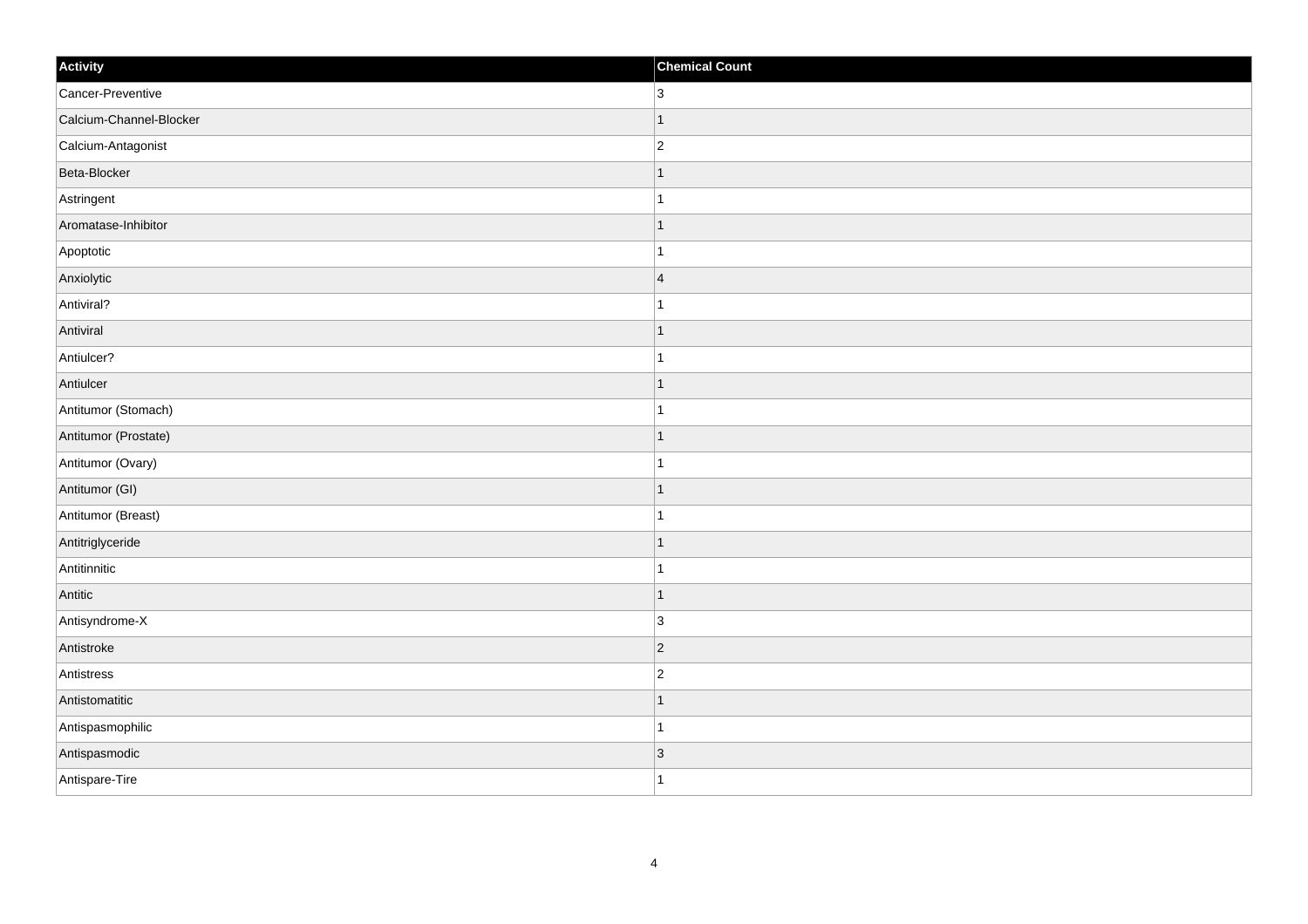| Activity                  | <b>Chemical Count</b> |
|---------------------------|-----------------------|
| Antiseptic                | $\vert$ 1             |
| Antirheumatic             | $\overline{2}$        |
| Antiretinopathic          |                       |
| AntiRaynaud's             | 1                     |
| Antiprostatitic           | $\overline{3}$        |
| Antiprostatadenomic       |                       |
| Antiproliferative         | $\overline{1}$        |
| Antiprolactin             | $\overline{1}$        |
| AntiPMS                   | 3                     |
| Antiplaque                | $\overline{2}$        |
| Antiperiodontitic         | $\overline{2}$        |
| Antioxidant               | $\overline{3}$        |
| Antiototic                | $\vert$ 1             |
| Antiosteoporotic          | $\overline{7}$        |
| Antiobesity               | $ 2\rangle$           |
| Antinyctalopic            | $\mathbf{1}$          |
| Antinociceptive           | $\mathbf 1$           |
| Antineurotic              | 1                     |
| Antineuropathic           | $\vert$ 1             |
| Antineuroblastomic        | $\mathbf{1}$          |
| Antinephrolytic           | 1                     |
| Antimutagenic             | $\mathbf{1}$          |
| AntiMS                    | $ 2\rangle$           |
| Antimitral-valve-prolapse | $\mathbf 1$           |
| Antimitogenic             | $\mathbf 1$           |
| Antimigraine              | 1                     |
| Antimicrobial             | $\vert$ 1             |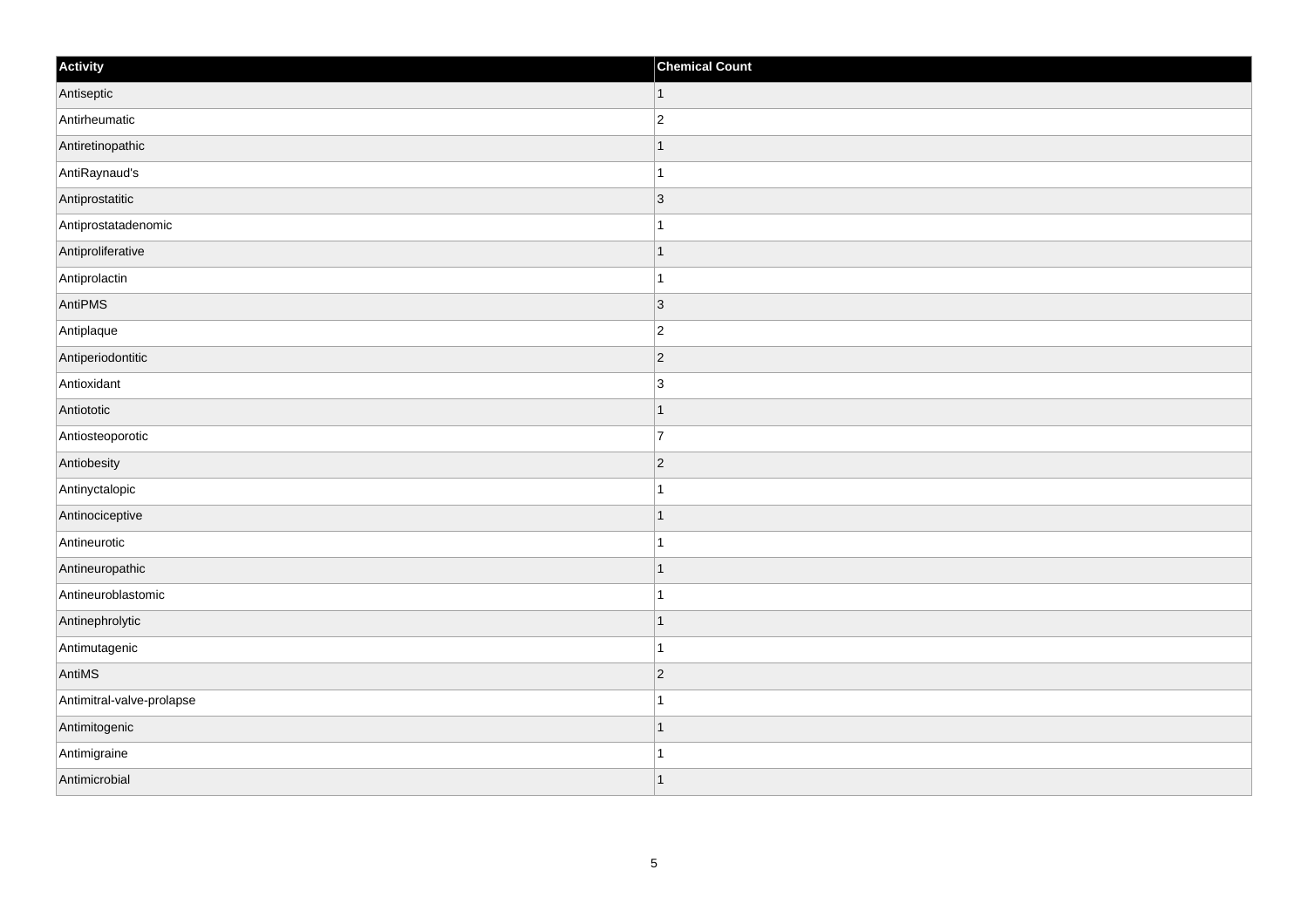| Activity           | <b>Chemical Count</b> |
|--------------------|-----------------------|
| Antimetastatic     | $\vert$ 1             |
| Antimenorrhagic    | $ 2\rangle$           |
| Antimenopausal     | $\overline{2}$        |
| Antimelanomic      | $\vert$ 1             |
| Antimastalgic      | $\vert$ 1             |
| Antimaculitic      | $\vert$ 1             |
| Antilymphomic      | $\vert$ 2             |
| AntiLyme           | $\mathbf{1}$          |
| Antilithic         | $\mathbf{1}$          |
| Antileukotriene-D4 | $ 2\rangle$           |
| Antileukotriene    | $\mathbf{1}$          |
| Antileukonychic    | $\vert$ 1             |
| Antileukemic       | $\mathbf{1}$          |
| Antilepric         | $\vert$ 1             |
| Antiischemic       | $\vert$ 1             |
| Antiinsomniac      | $ 3\rangle$           |
| Antiinflammatory   | 5                     |
| Antiinfertility    | $\vert$ 1             |
| Antiinfective      | $\vert$ 1             |
| Antiimpotence      | $\vert$ 1             |
| Antiimplantation   | $\vert$ 1             |
| Antihypoglycemic   | $\vert$ 1             |
| Antihypertensive   | 3                     |
| Antihyperkinetic   | $\vert$ 2             |
| AntiHIV            | $\vert$ 1             |
| Antihistaminic     | $\vert$ 1             |
| Antiherpetic?      | $\vert$ 1             |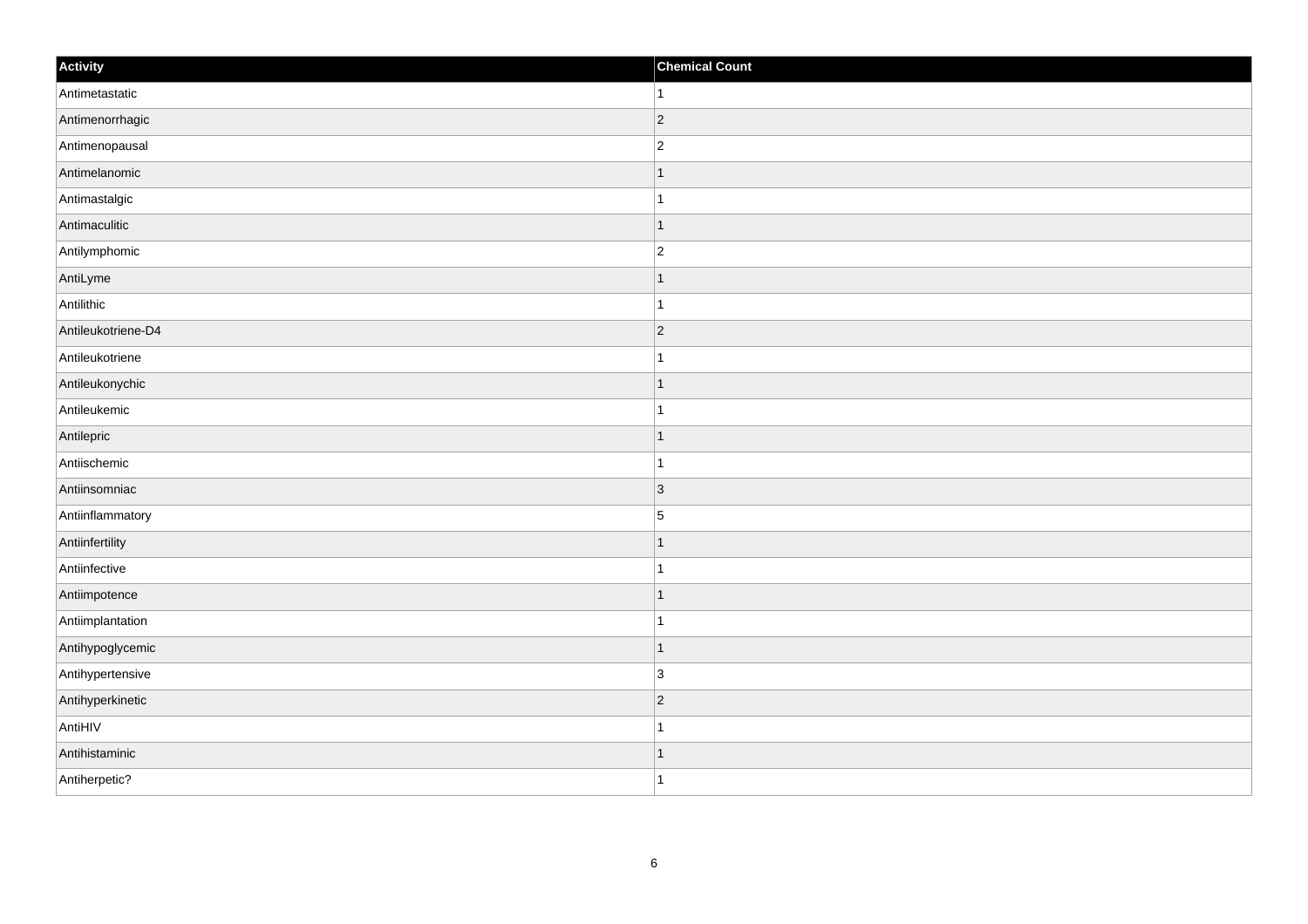| Activity            | <b>Chemical Count</b> |
|---------------------|-----------------------|
| Antihemolytic       | $\vert$ 1             |
| Antihangover        | $\mathbf{1}$          |
| Antigranular        | $\mathbf 1$           |
| Antiglaucomic       | 1                     |
| Antigastrotic       | $\mathbf 1$           |
| Antifuruncular      |                       |
| Antifibrotic        | $\mathbf 1$           |
| Antifibromyalgic    | $\mathbf{1}$          |
| Antifibrinolytic    | $ 2\rangle$           |
| Antifertility       | $\mathbf{1}$          |
| Antifatigue         | $ 3\rangle$           |
| Antiestrogenic      |                       |
| Antiepileptic       | 3                     |
| Antienterotic       | 1                     |
| Antiendometriotic   | 1                     |
| Antiendoccytotic    | $\mathbf{1}$          |
| Antiencephalopathic | $\mathbf 1$           |
| Antieczemic         | $\overline{c}$        |
| Antidysmenorrheic   | $\mathbf 1$           |
| Antidyskinetic      | 1                     |
| Antidysgeuzic       | $\overline{1}$        |
| Antidote (Lead)     | 1                     |
| Antidote (Cadmium)  | 1                     |
| Antidote (Aluminum) | 1                     |
| Antidiscotic        | $\mathbf{1}$          |
| Antidiabetic        | $\overline{4}$        |
| Antidepressant      | 3                     |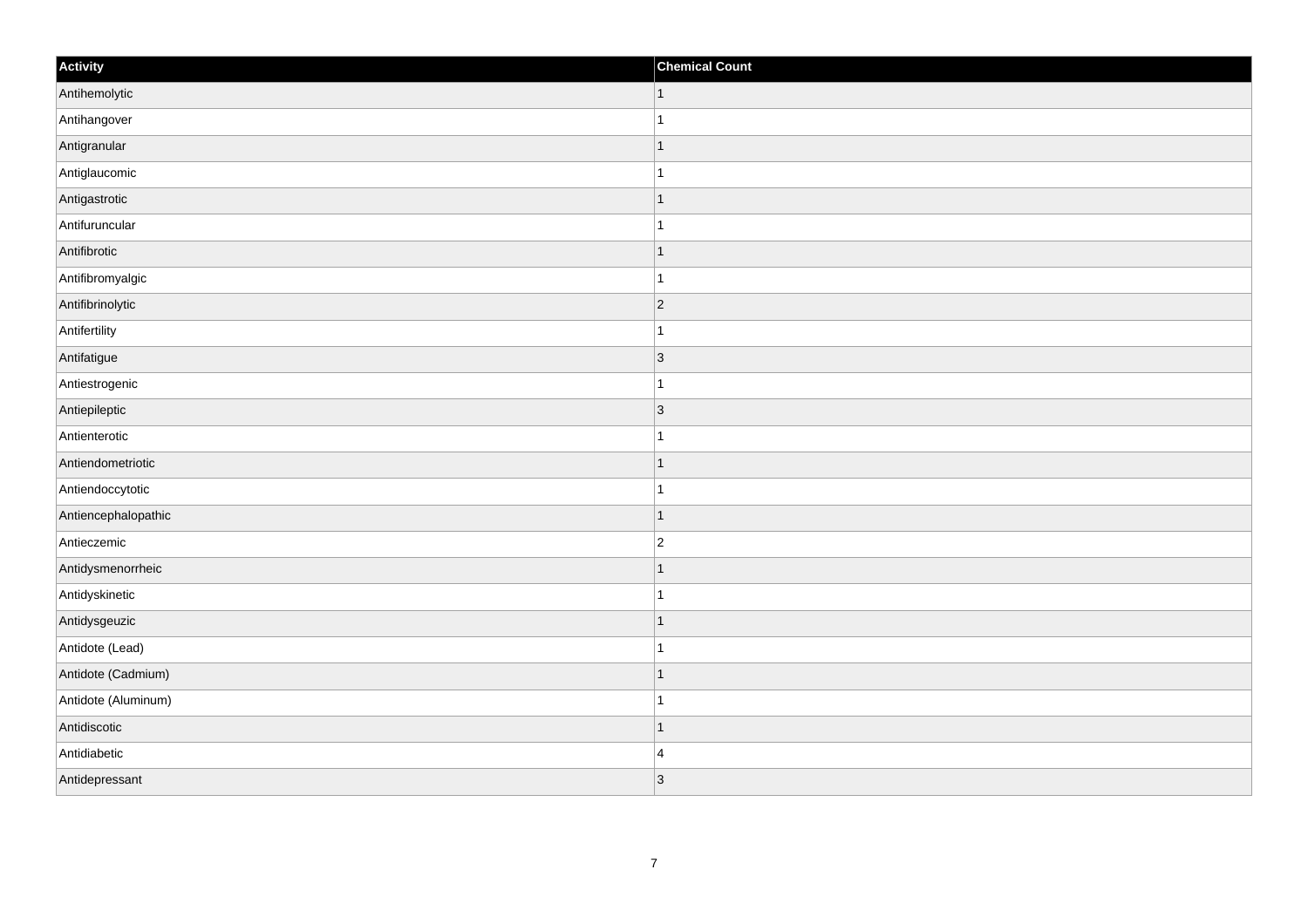| Activity                | <b>Chemical Count</b> |
|-------------------------|-----------------------|
| Antidementia            | $\vert$ 1             |
| Antidandruff            | $\mathbf{1}$          |
| AntiCrohn's             | $\mathbf{1}$          |
| Anticoronary            | $ 3\rangle$           |
| Anticonvulsant          | $\mathbf{1}$          |
| Anticolitic             | $\mathbf 1$           |
| Anticold                | $\mathbf{1}$          |
| Anticoeliac             | $\mathbf 1$           |
| Anticlimacteric         | $\overline{3}$        |
| Anticheilitic           | $\overline{1}$        |
| AntiCFS                 | $\overline{1}$        |
| Anticephalagic          | $\mathbf 1$           |
| Anticataract            | $\mathbf{1}$          |
| Anticarcinomic (Breast) | $\mathbf 1$           |
| Anticanker              | $\overline{c}$        |
| Anticancer (Breast)     | $\mathbf{1}$          |
| AntiBPH                 | $\overline{1}$        |
| Antiatherosclerotic     | 3                     |
| Antiasthmatic           | $\mathbf{1}$          |
| Antiarthritic           | 6                     |
| Antiarteriosclerotic    | $\mathbf{1}$          |
| Antiarrhythmic          | 3                     |
| Antianxiety             | $\overline{c}$        |
| Antianorexic            | $\mathbf 1$           |
| Antianorectic           | $\overline{1}$        |
| Antiangiogenic          | $ 2\rangle$           |
| Antianginal             | $\overline{1}$        |